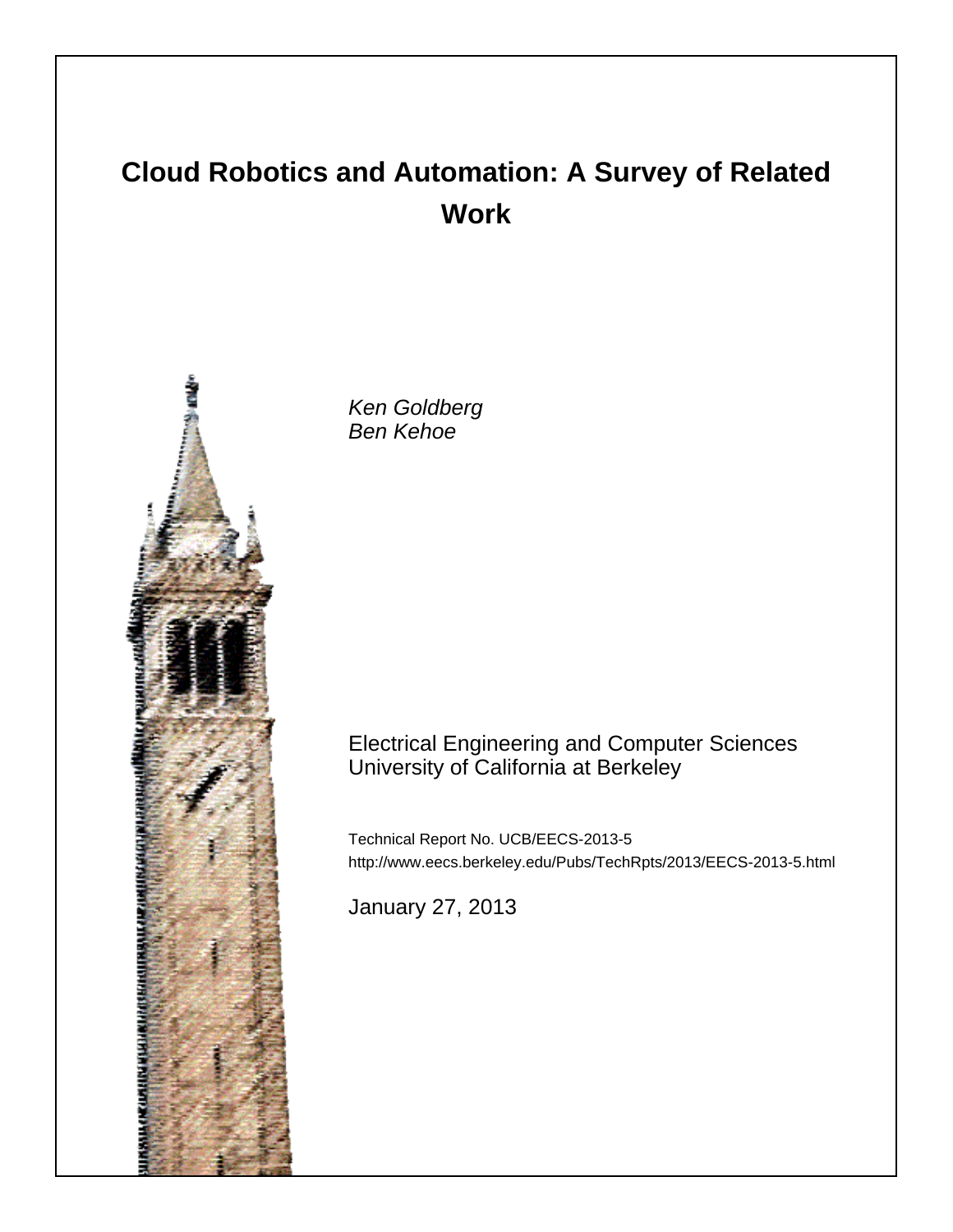Copyright © 2013, by the author(s). All rights reserved.

Permission to make digital or hard copies of all or part of this work for personal or classroom use is granted without fee provided that copies are not made or distributed for profit or commercial advantage and that copies bear this notice and the full citation on the first page. To copy otherwise, to republish, to post on servers or to redistribute to lists, requires prior specific permission.

# Acknowledgement

The authors thank James Kuffner, Steve Cousins, Rafaello D'Andrea, Alex Waibel, Gary Bradski, Vijay Kumar, Erico Guizzo, Dmitry Berenson, and Pieter Abbeel for ongoing insights and advice on this topic. This work was supported in part by NSF Award IIS-1227406.

**Contact** 

Ken Goldberg, craigslist Distinguished Professor of New Media Professor, IEOR and EECS, College of Engineering, UC Berkeley Dept of Art Practice and School of Information, UC Berkeley Professor, Department of Radiation Oncology, UC San Francisco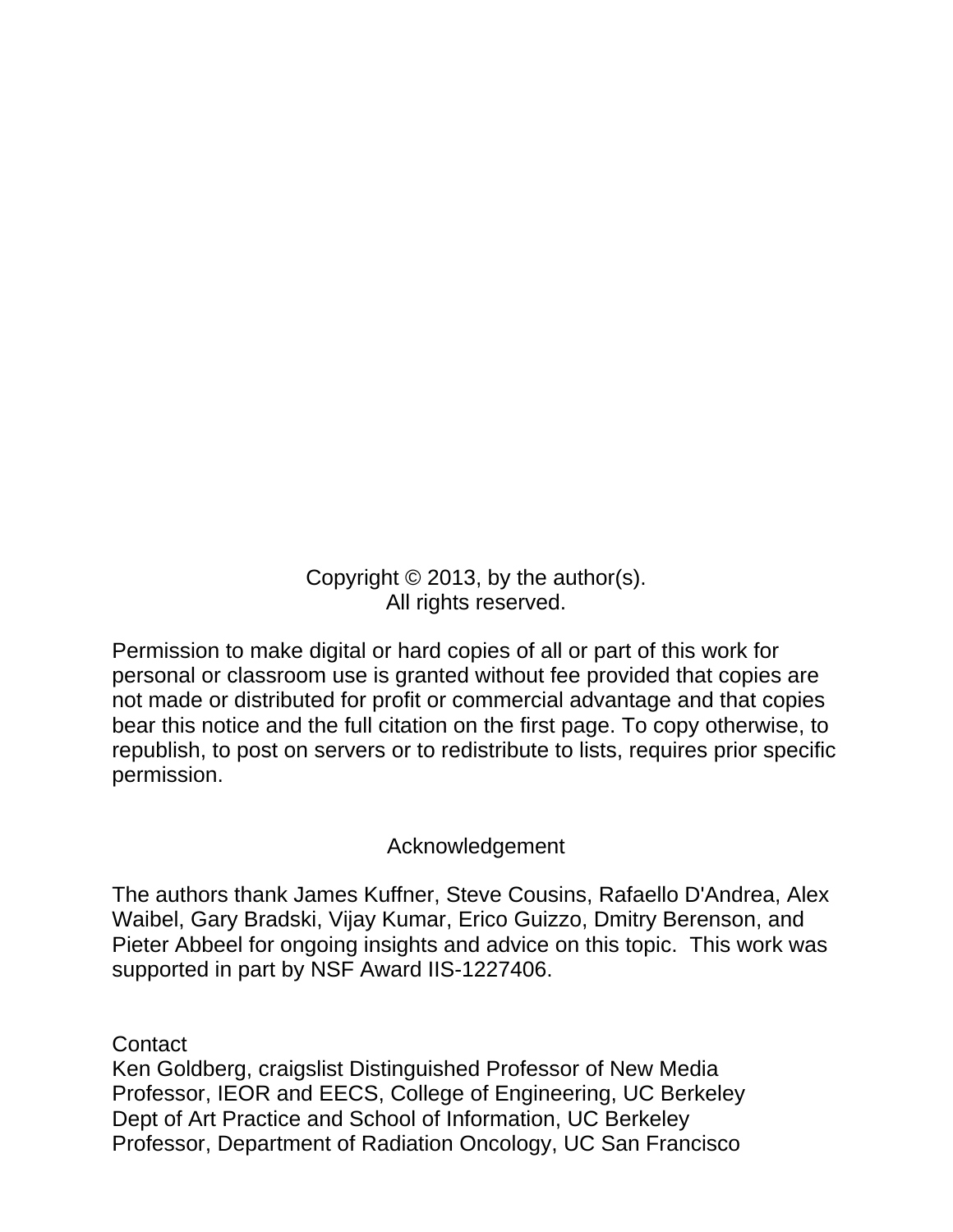Contact: 425 Sutardja Dai Hall, Berkeley, CA 94720-1758 twitter: @Ken Goldberg | g+: http://j.mp/Ken\_Goldberg (510) 643-9565 | goldberg@berkeley.edu | http://goldberg.berkeley.edu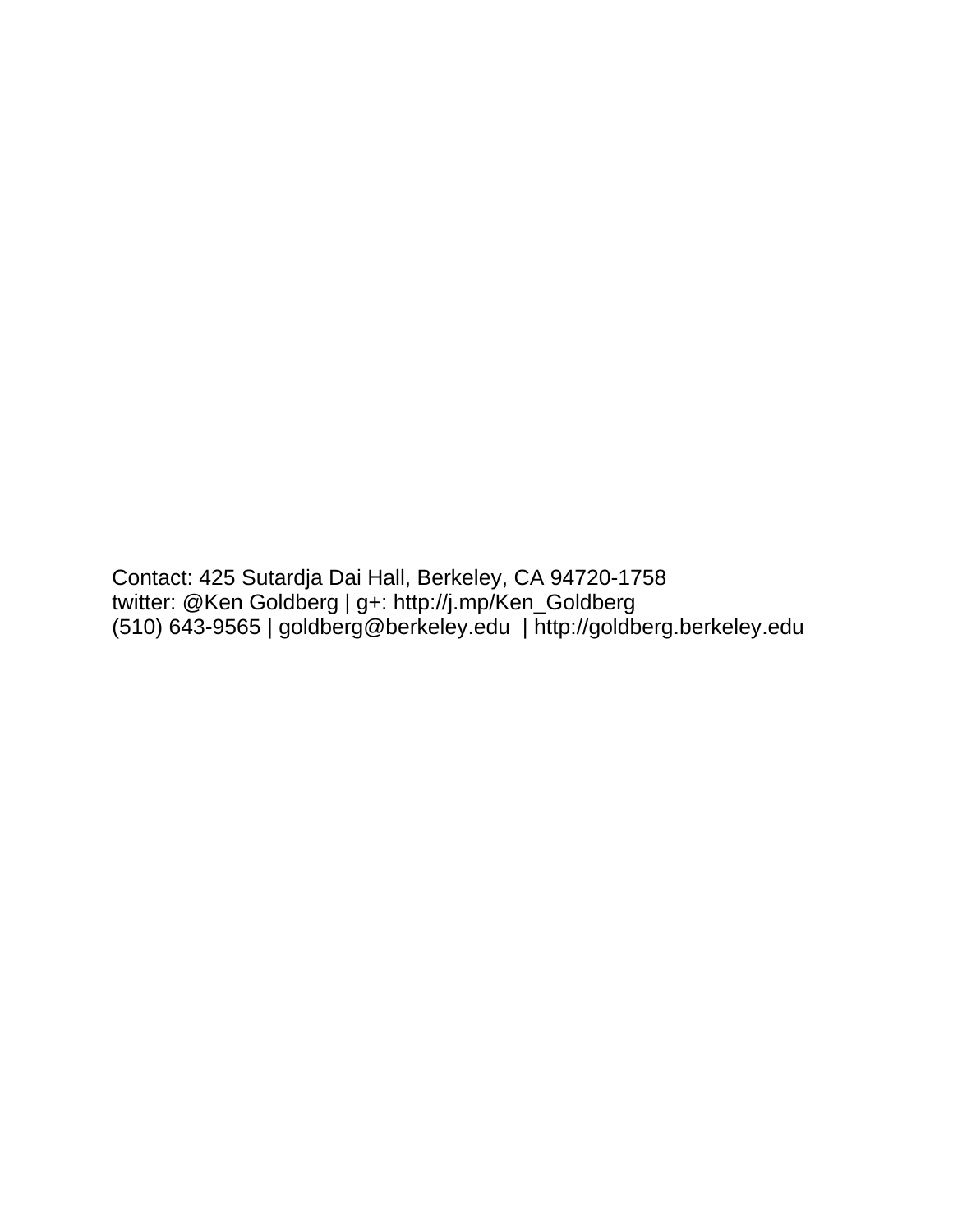### 1 Cloud Robotics and Automation

What if robots and automation systems were not limited by onboard computation, memory, or programming? This is now practical with wireless networking and rapidly expanding Internet resources. In 2010, James Kuffner at Google introduced the term "Cloud Robotics" [54] to describe a new approach to robotics that takes advantage of the Internet as a resource for massively parallel computation and real-time sharing of vast data resources. The Google autonomous driving project exemplifies this approach: the system indexes maps and images that are collected and updated by satellite, Streetview, and crowdsourcing from the network to facilitate accurate localization. Another example is Kiva Systems new approach to warehouse automation and logistics using large numbers of mobile platforms to move pallets using a local network to coordinate planforms and update tracking data. These are just two new projects that build on resources from the Cloud. Steve Cousins of Willow Garage aptly summarized the idea: "No robot is an island." Cloud Robotics recognizes the wide availability of networking, incorporates elements of open-source, open-access, and crowdsourcing to greatly extend earlier concepts of "Online Robots" [36] and "Networked Robots" [35, 56].



Figure 1: A cloud robot system that incorporates Amazon's Mechanical Turk to "crowdsource" object identification to facilitate robot grasping [68]. (Image reproduced with permission from authors).

The Cloud has been used as a metaphor for the Internet since the inception of the World Wide Web in the early 1990's. As of 2012, researchers are pursuing a number of cloud robotics and automation projects [39] [70] . New resources range from software architectures [19] [30] [42] [48] to computing resources [44]. The RoboEarth project [74] aims to develop "a World Wide Web for robots: a giant network and database repository where robots can share information and learn from each other about their behavior and their environment" [15]. Cloud Robotics and Automation is related to concepts of the "Internet of Things" [20] and the "Industrial Internet," which envision how RFID and inexpensive processors can be incorporated into a vast array of objects from inventory items to household appliances to allow them to communicate and share information.

This report reviews five ways that Cloud Robotics and Automation has potential to improve performance: 1) providing access to global libraries of images, maps, and object data, eventually annotated with geometry and mechanical properties, 2) massively-parallel computation on demand for demanding tasks like optimal motion planning and sample-based statistical modeling, 3) robot sharing of outcomes, trajectories, and dynamic control policies, 4) human sharing of "open-source" code, data, and designs for programming, experimentation, and hardware construction, and 5) on-demand human guidance ("call centers") for exception handling and error recovery.

Updated information and links are available at: http://goldberg.berkeley.edu/cloud-robotics/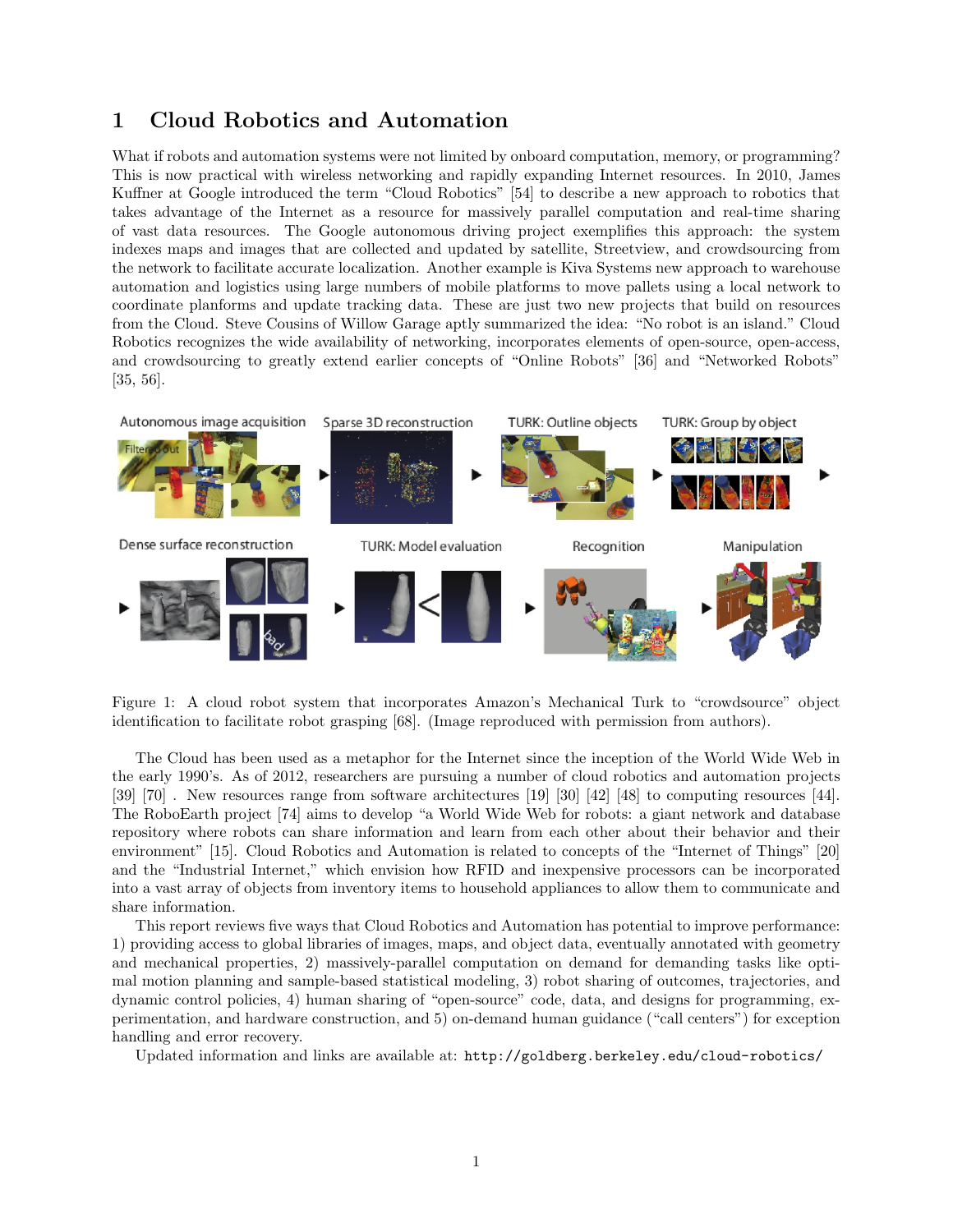#### 1.1 Big Data

The term "Big Data" describes data sets that are beyond the capabilities of standard relational database systems, which describes the growing library of images, maps, and many other forms of data relevant to robotics and automation on the Internet. One example is grasping, where online datasets can be consulted to determine appropriate grasps. The Columbia Grasp dataset [37] and the MIT KIT object dataset [49] are available online and have been widely used to evaluate grasping algorithms [28] [27] [76] [64].

Related work explores how computer vision can be used with Cloud resources to incrementally learn grasp strategies [24] [59] by matching sensor data against 3D CAD models in an online database. Examples of sensor data include 2D image features [43], 3D features [38], and 3D point clouds [23]. Google Goggles [7], a free network-based image recognition service for mobile devices, has been incorporated into a system for robot grasping [50] as illustrated in Figure 2.

Dalibard et al. attach "manuals" of manipulation tasks to objects [26]. The RoboEarch project stores data related to objects maps, and tasks, for applications ranging from object recognition to mobile navigation to grasping and manipulation (see Figure 5) [74].

As noted below, online datasets are effectively used to facilitate learning in computer vision. By leveraging Google's 3D warehouse, [55] reduced the need for manually labeled training data. Using community photo collections, [31] created an augmented reality application with processing in the cloud.



Figure 2: System Architecture for cloud-based object recognition for grasping. The robot captures an image of an object and sends via the network to the Google object recognition server. The server processes the image and returns data for a set of candidate objects, each with pre-computed grasping options. The robot compares the returned CAD models with the detected point cloud to refine identification and to perform pose estimation, and selects an appropriate grasp. After the grasp is executed, data on the outcome is used to update models in the cloud for future reference [50]. (Image reproduced with permission from authors).

#### 1.2 Cloud Computing

As of 2012, Cloud Computing services like Amazon's EC2 elastic computing engine provide massively-parallel computation on demand [18]. Examples include Amazon Web Services [2] Elastic Compute Cloud, known as EC2 [1], Google Compute Engine [6], Microsoft Azure [8]. These rovide a large pool of computing resources that can be rented by the public for short-term computing tasks. These services were originally used primarily by web application developers, but have increasingly been used in scientific and technical high performance computing (HPC) applications [47] [57] [71] [13].

Cloud computing is challenging when there are real-time constraints [45]; this is an active area of research. However there are many robotics applications that are not time sensitive such as decluttering a room or precomputing grasp strategies.

There are many sources of uncertainty in robotics and automation [34]. Cloud computing allows massive sampling over error distributions and Monte Carlo sampling is "embarrassingly parallel"; recent research in fields as varied as medicine [75] and particle physics [67] have taken advantage of the cloud. Real-time video and image analysis can be performed in the Cloud [55] [60] [62]. Image processing in the cloud has been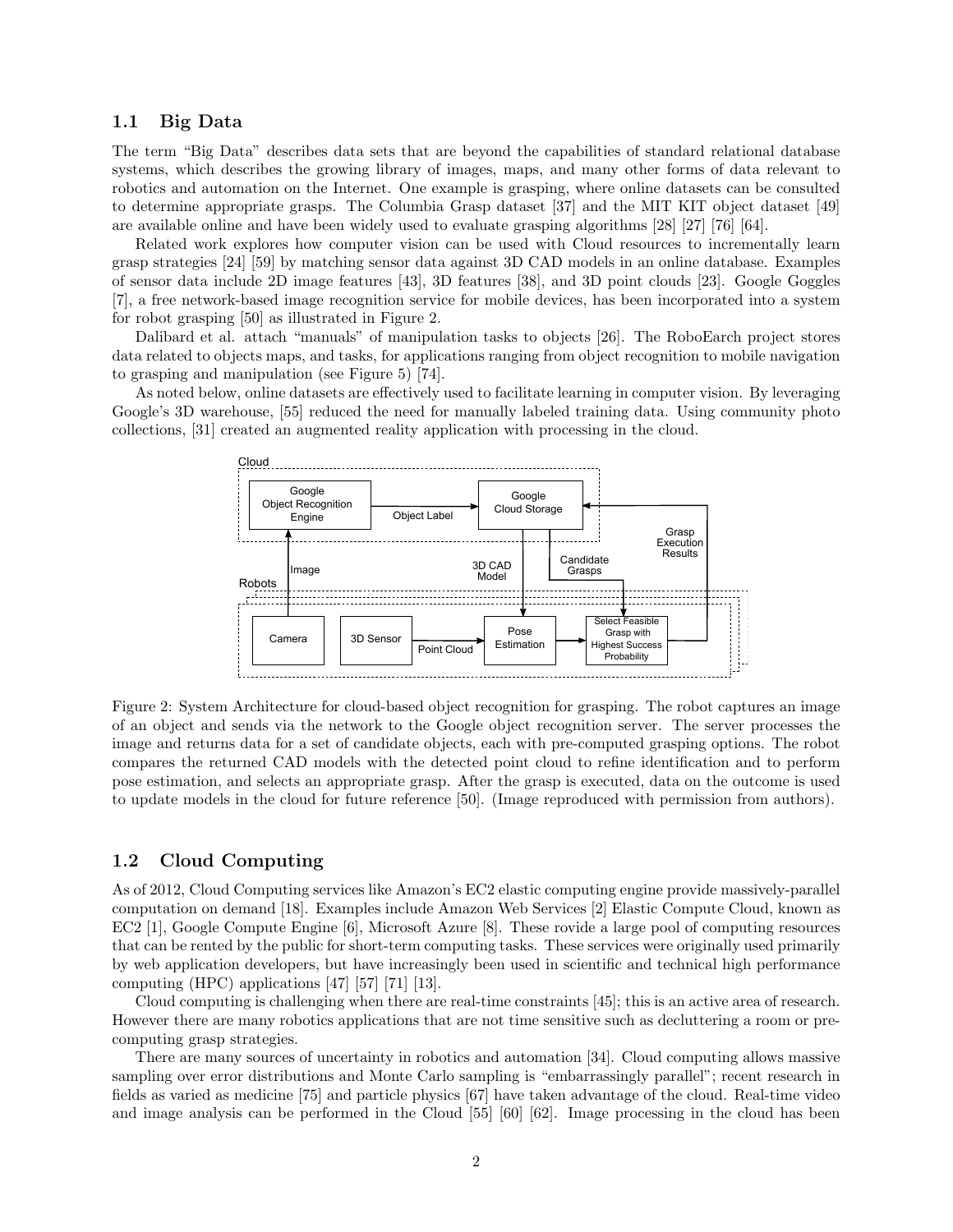used for assistive technology for the visually impaired [22] and for senior citizens [32]. Cloud computing is ideal for sample-based statistical motion planning under uncertainty, where it can be used to explore many possible perturbations in object and environment pose, shape, and robot response to sensors and commands [72]. Cloud-based sampling is also being investigated for grasping objects with shape uncertainty [51] [52] (see Figure 3). A grasp planning algorithm accepts as input a nominal polygonal outline with Gaussian uncertainty around each vertex and the center of mass to compute a grasp quality metric based on a lower bound on the probability of achieving force closure.



Figure 3: A cloud-based approach to geometric shape uncertainty for grasping [51] [52]. (Image reproduced with permission from authors).

#### 1.3 Collective Robot Learning

The Cloud allows robots and automation systems to "share" data from physical trials in a variety of environments, for example initial and desired conditions, associated control policies and trajectories, and importantly: data on performance and outcomes. Such data is a rich source for robot learning.



Figure 4: RoboEarth architecture [74]. (Image reproduced with permission from authors).

One example is for path planning, where previously-generated paths are adapted to similar environments [21] and grasp stability of finger contacts can be learned from previous grasps on an object [27].

The MyRobots project [9] from RobotShop proposes a "social network" for robots: "In the same way humans benefit from socializing, collaborating and sharing, robots can benefit from those interactions too by sharing their sensor information giving insight on their perspective of their current state" [14].

#### 1.4 Open-Source and Open-Access

The Cloud facilitates sharing by humans of designs for hardware, data, and code. The success of open-source software [25] [40] [61] is now widely accepted in the robotics and automation community. A primary example is ROS, the Robot Operating System, which provides libraries and tools to help software developers create robot applications [11] [65]. ROS has also been ported to Android devices [12]. ROS has become a standard akin to Linux and is now used by almost all robot developers in research and many in industry.

Additionally, many simulation libraries for robotics are now open-source, which allows students and researchers to rapidly set up and adapt new systems and share the resulting software. Open-source simulation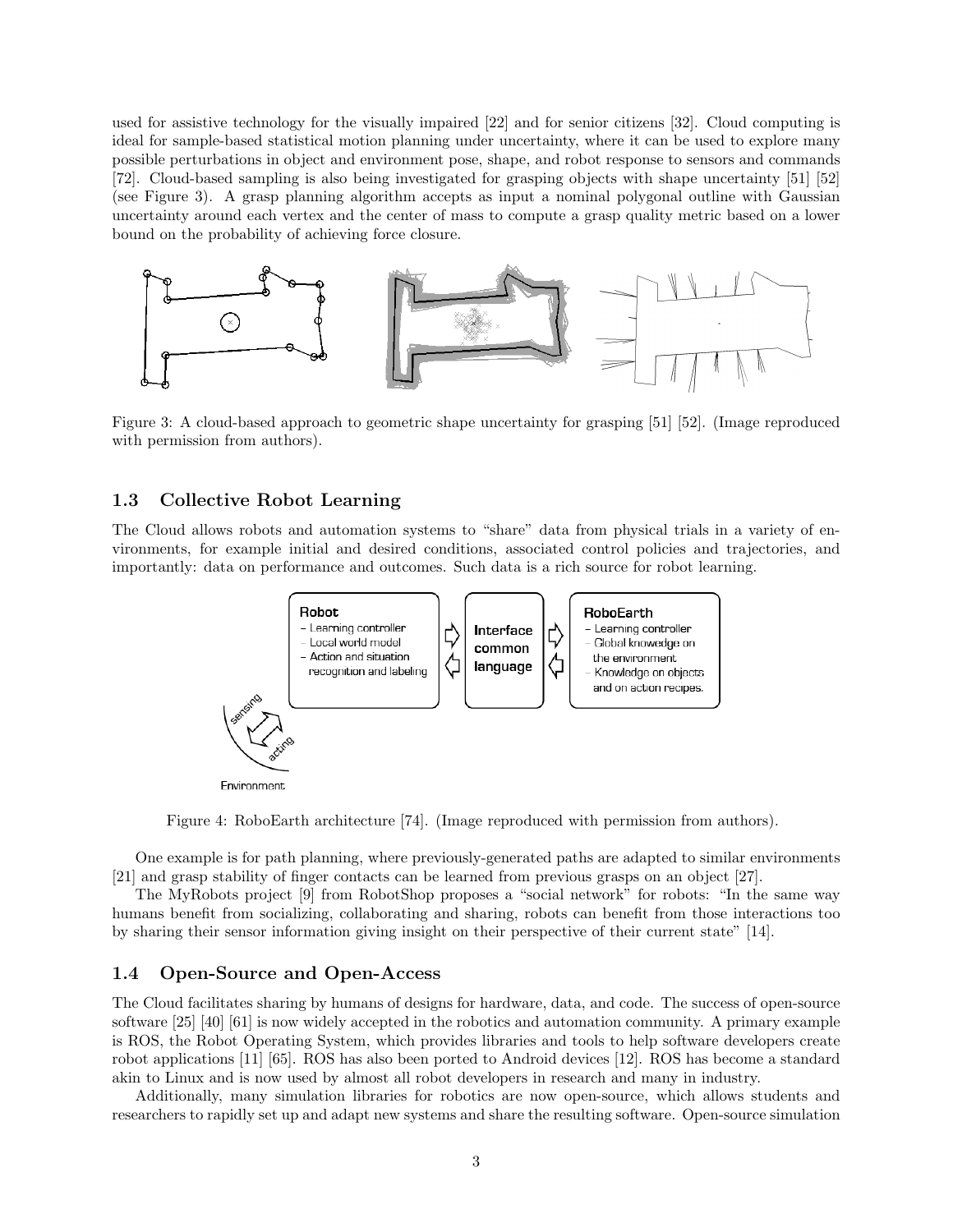libraries include Bullet [4], a physics simulator originally used for video games, OpenRAVE [10] and Gazebo [5], simulation environments geared specifically towards robotics, OOPSMP, a motion-planning library [63], and GraspIt!, a grasping simulator [58].

Another exciting trend is in open-source hardware, where CAD models and the technical details of construction of devices are made freely available [29] [66]. The Arduino project [3] is a widely-used opensource microcontroller platform, and has been used in many robotics projects. The Raven [53] is an opensource laparoscopic surgery robot developed as a research platform an order of magnitude less expensive than commercial surgical robots [16].

The Cloud can also be used to facilitate open challenges and design competitions. For example, the African Robotics Network with support from IEEE Robotics and Automation Society hosted the "\$10 Robot" Design Challenge in the summer of 2012. This open competition attracted 28 designs from around the world including a winning entry from Thailand that modified a surplus Sony game controller, adapting its embedded vibration motors to drive wheels and adding lollipops to the thumb switches as inertial counterweights for contact sensing, which can be built from surplus parts for US \$8.96 [17].



Figure 5: Suckerbot, designed by Tom Tilley of Thailand, a winner of the \$10 Robot Design Challenge [17]. (Image reproduced with permission from authors).

#### 1.5 Crowdsourcing and Call Centers

In contrast to automated telephone reservation and technical support systems, consider a future scenario where errors and exceptions are detected by robots and automation systems, which then access human guidance on-demand at remote call centers. Human skill, experience, and intution is being tapped to solve a number of problems such as image labeling for computer vision [73] [24][48] [54]. Amazon's Mechanical Turk is pioneering on-demand "crowdsourcing" that can draw on "human computation" or "social computing systems". Research projects are exploring how this can be used for path planning [41], to determine depth layers, image normals, and symmetry from images [33], and to refine image segmentation [46]. Researchers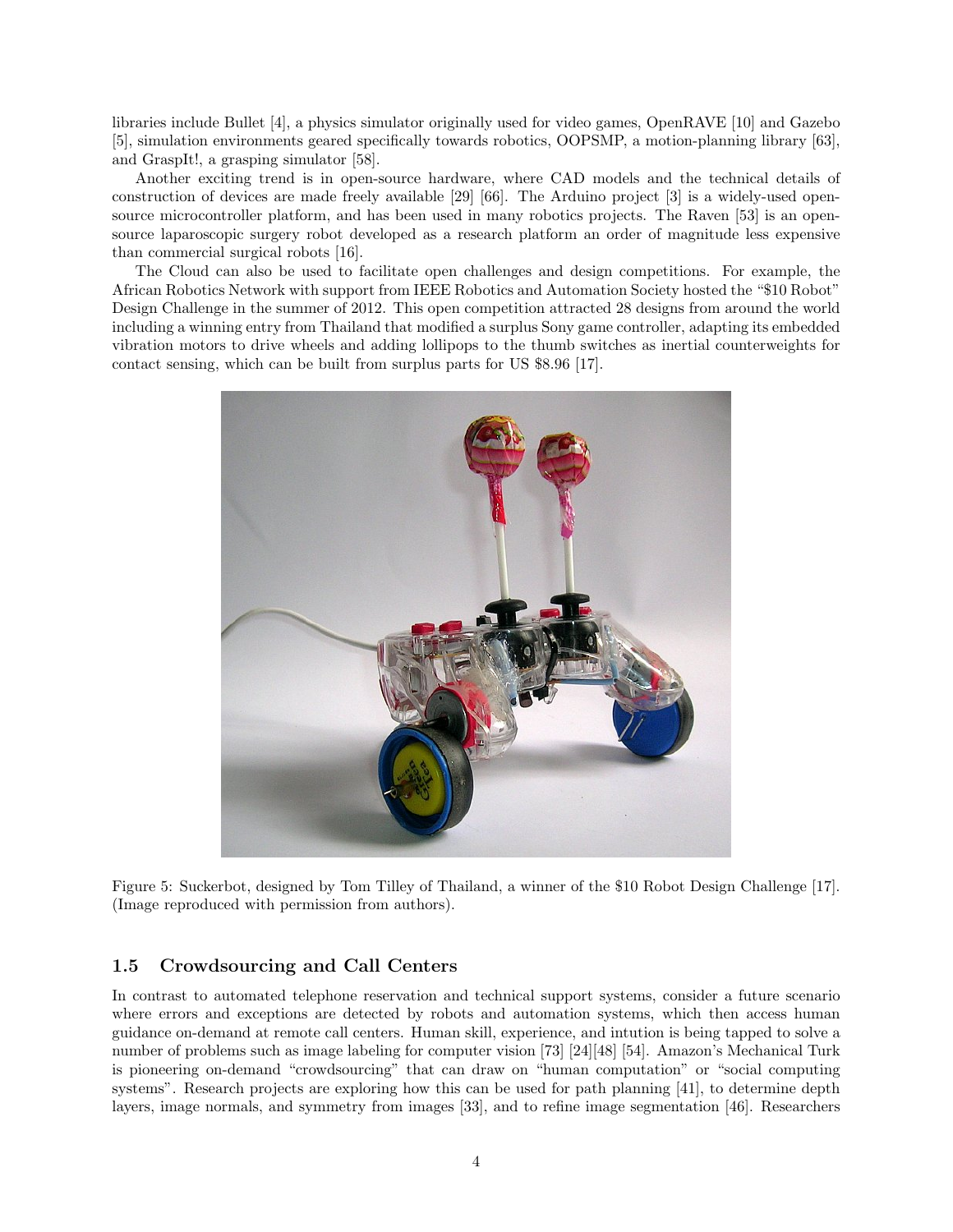are working to understand pricing models [69] and apply crowdsourcing to grasping [68] (see Figure 1).

#### 1.6 Acknowledgements

The authors thank James Kuffner, Steve Cousins, Raffaello D'Andrea, Alex Waibel, Gary Bradski, Vijay Kumar, Erico Guizzo, Dmitry Berenson, and Ben Kehoe for ongoing insights and advice on this topic.

#### 1.7 Contact

Ken Goldberg, craigslist Distinguished Professor of New Media Professor, IEOR and EECS, College of Engineering, UC Berkeley Dept of Art Practice and School of Information, UC Berkeley Professor, Department of Radiation Oncology, UC San Francisco Contact: 425 Sutardja Dai Hall, Berkeley, CA 94720-1758 twitter: @Ken Goldberg — g+: http://j.mp/Ken\_Goldberg (510) 643-9565 — goldberg@berkeley.edu — http://goldberg.berkeley.edu

## 2 References

## References

- [1] Amazon Elastic Cloud (EC2). http://aws.amazon.com/ec2/.
- [2] Amazon Web Services. http://aws.amazon.com.
- [3] Arduino. http://www.arduino.cc.
- [4] Bullet Physics Library. http://bulletphysics.org.
- [5] Gazebo. http://gazebosim.org.
- [6] Google Compute Engine. https://cloud.google.com/products/compute-engine.
- [7] Google Goggles. http://www.google.com/mobile/goggles/.
- [8] Microsoft Azure. http://www.windowsazure.com.
- [9] MyRobots.com. http://myrobots.com.
- [10] OpenRAVE. http://openrave.org/.
- [11] ROS (Robot Operating System). http://ros.org.
- [12] rosjava, an implementation of ROS in pure Java with Android support. http://cloudrobotics.com.
- [13] TOP500. http://www.top500.org/list/2012/06/100.
- [14] What is MyRobots? http://myrobots.com/wiki/About.
- [15] What is RoboEarth? http://www.roboearth.org/what-is-roboearth.
- [16] An open-source robo-surgeon. The Economist, 2012.
- [17] The African Robotics Network (AFRON). "Ten Dollar Robot" Design Challenge Winners. http: //robotics-africa.org/design\_challenge.html.
- [18] Michael Armbrust, Ion Stoica, Matei Zaharia, Armando Fox, Rean Griffith, Anthony D. Joseph, Randy Katz, Andy Konwinski, Gunho Lee, David Patterson, and Ariel Rabkin. A View of Cloud Computing. Communications of the ACM, 53(4):50, April 2010.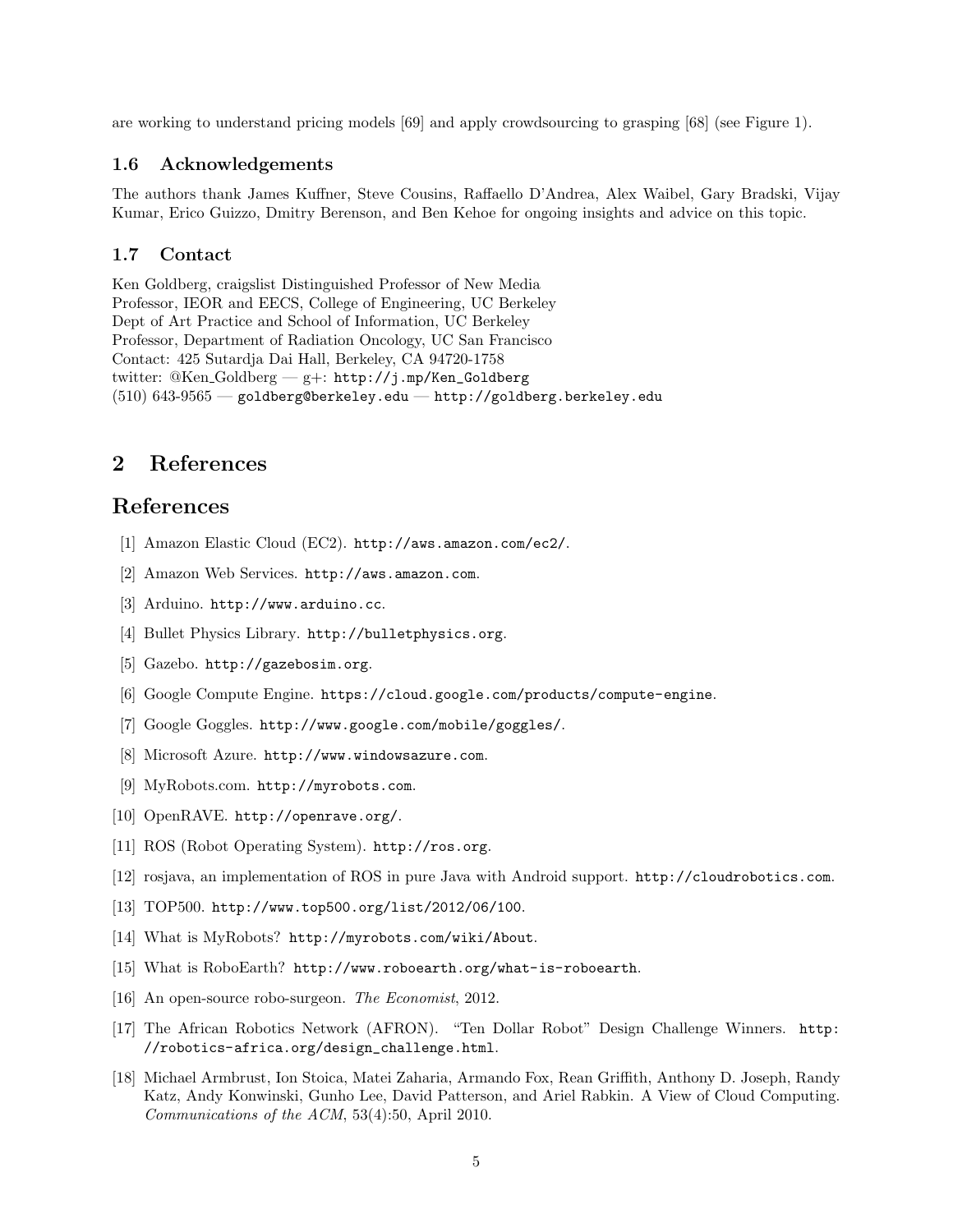- [19] Rajesh Arumugam, V.R. Enti, Liu Bingbing, Wu Xiaojun, Krishnamoorthy Baskaran, F.F. Kong, A.S. Kumar, K.D. Meng, and G.W. Kit. DAvinCi: A Cloud Computing Framework for Service Robots. In IEEE International Conference on Robotics and Automation, pages 3084–3089. IEEE, 2010.
- [20] Luigi Atzori, Antonio Iera, and Giacomo Morabito. The Internet of Things: A Survey. Computer Networks, 54(15):2787–2805, October 2010.
- [21] Dmitry Berenson, Pieter Abbeel, and Ken Goldberg. A Robot Path Planning Framework that Learns from Experience. IEEE International Conference on Robotics and Automation, pages 3671–3678, May 2012.
- [22] Bharat Bhargava, Pelin Angin, and Lian Duan. A Mobile-Cloud Pedestrian Crossing Guide for the Blind. In International Conference on Advances in Computing  $\mathscr$  Communication, 2011.
- [23] Matei Ciocarlie, Kaijen Hsiao, E. G. Jones, Sachin Chitta, R.B. Rusu, and I.A. Sucan. Towards Reliable Grasping and Manipulation in Household Environments. In *Intl. Symposium on Experimental Robotics*, pages 1–12, New Delhi, India, 2010.
- [24] Matei Ciocarlie, Caroline Pantofaru, Kaijen Hsiao, Gary Bradski, Peter Brook, and Ethan Dreyfuss. A Side of Data With My Robot. IEEE Robotics & Automation Magazine,  $18(2):44-57$ , June 2011.
- [25] Laura Dabbish, Colleen Stuart, Jason Tsay, and Jim Herbsleb. Social coding in GitHub: transparency and collaboration in an open software repository. In Proceedings of the ACM 2012 conference on Computer Supported Cooperative Work, page 1277, New York, New York, USA, 2012. ACM Press.
- [26] Sebastien Dalibard, Alireza Nakhaei, Florent Lamiraux, and Jean-Paul Laumond. Manipulation of documented objects by a walking humanoid robot. In IEEE-RAS International Conference on Humanoid Robots, pages 518–523. Ieee, December 2010.
- [27] Hao Dang and Peter K. Allen. Learning grasp stability. In IEEE International Conference on Robotics and Automation, pages 2392–2397. IEEE, May 2012.
- [28] Hao Dang, Jonathan Weisz, and Peter K. Allen. Blind grasping: Stable robotic grasping using tactile feedback and hand kinematics. In IEEE International Conference on Robotics and Automation, pages 5917–5922. Ieee, May 2011.
- [29] S. Davidson. Open-source hardware. IEEE Design and Test of Computers, 21(5):456–456, September 2004.
- [30] Zhihui Du, Weiqiang Yang, Yinong Chen, Xin Sun, Xiaoying Wang, and Chen Xu. Design of a Robot Cloud Center. In International Symposium on Autonomous Decentralized Systems, pages 269–275. IEEE, March 2011.
- [31] Stephan Gammeter, Alexander Gassmann, Lukas Bossard, Till Quack, and Luc Van Gool. Server-side Object Recognition and Client-side Object Tracking for Mobile Augmented Reality. In IEEE Computer Society Conference on Computer Vision and Pattern Recognition, number C, pages 1–8. Ieee, June 2010.
- [32] JJS García. Using Cloud Computing as a HPC Platform for Embedded Systems. 2011.
- [33] Yotam Gingold, Ariel Shamir, and Daniel Cohen-Or. Micro perceptual human computation for visual tasks. ACM Transactions on Graphics, 31(5):1–12, August 2012.
- [34] Jared Glover, Daniela Rus, and Nicholas Roy. Probabilistic Models of Object Geometry for Grasp Planning. In Robotics: Science and Systems, Zurich, Switzerland, 2008.
- [35] Ken Goldberg, Michael Mascha, Steve Gentner, Nick Rothenberg, Carl Sutter, and Jeff Wiegley. Desktop teleoperation via the World Wide Web. In IEEE International Conference on Robotics and Automation, volume 1, pages 654–659. IEEE, 1995.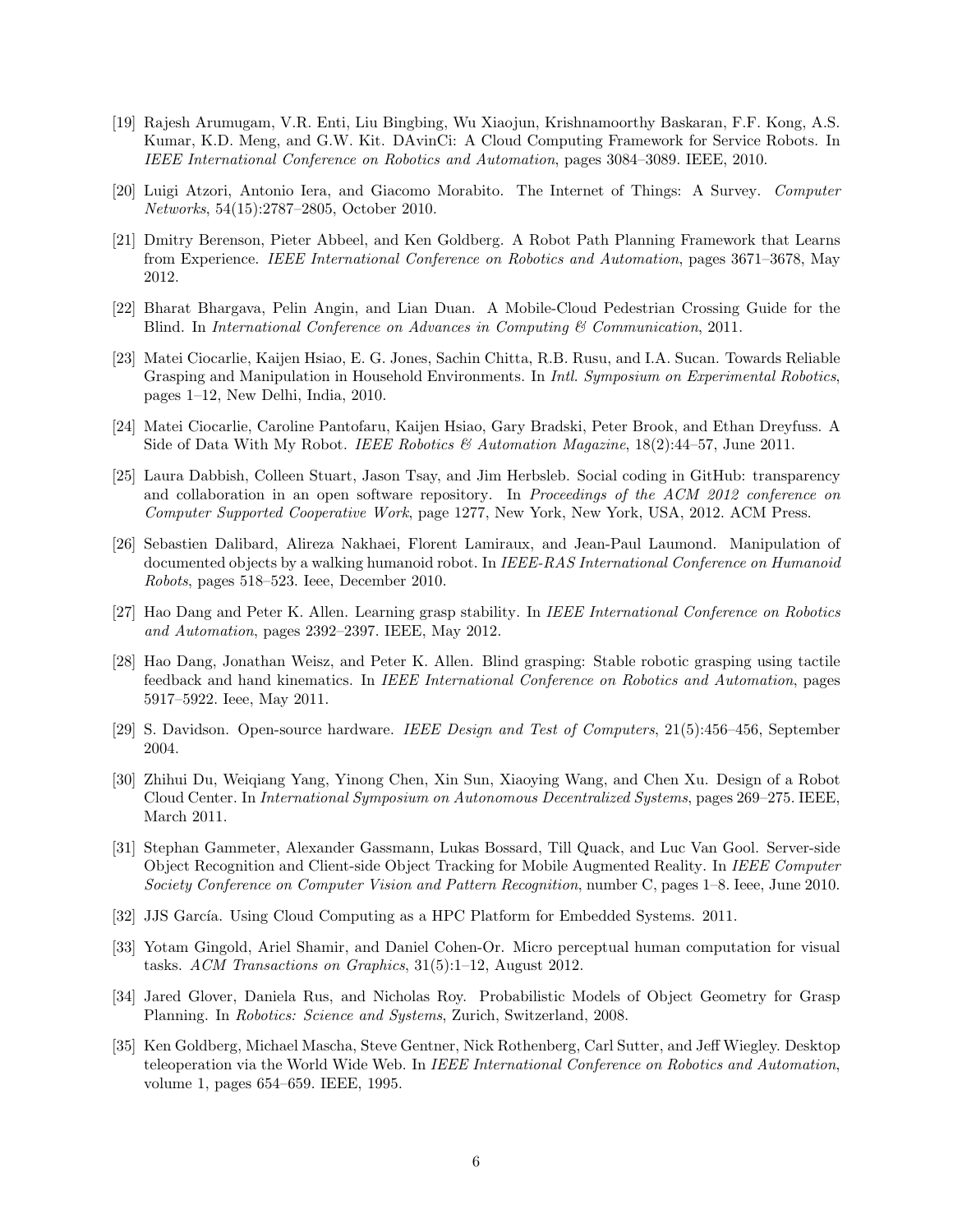- [36] Ken Goldberg and Roland Siegwart, editors. Beyond Webcams: An Introduction to Online Robots. MIT Press, 2002.
- [37] C. Goldfeder, M. Ciocarlie, and P.K. Allen. The Columbia Grasp Database. In IEEE International Conference on Robotics and Automation, pages 1710–1716. IEEE, May 2009.
- [38] Corey Goldfeder and Peter K. Allen. Data-Driven Grasping. Autonomous Robots, 31(1):1–20, April 2011.
- [39] Eric Guizzo. Cloud Robotics: Connected to the Cloud, Robots Get Smarter, 2011.
- [40] Alexander Hars. Working for free? Motivations of participating in open source projects. In Proceedings of the 34th Annual Hawaii International Conference on System Sciences, volume 00, page 9. IEEE Comput. Soc, 2001.
- [41] Juan Camilo Gamboa Higuera, Anqi Xu, Florian Shkurti, and Gregory Dudek. Socially-Driven Collective Path Planning for Robot Missions. 2012 Ninth Conference on Computer and Robot Vision, pages 417–424, May 2012.
- [42] Guoqiang Hu, WP Tay, and Yonggang Wen. Cloud Robotics: Architecture, Challenges and Applications. IEEE Network, 26(3):21–28, 2012.
- [43] Kai Huebner, Kai Welke, Markus Przybylski, Nikolaus Vahrenkamp, Tamim Asfour, and Danica Kragic. Grasping Known Objects with Humanoid Robots: A Box-Based Approach. In International Conference on Advanced Robotics, 2009.
- [44] Dominique Hunziker, Mohanarajah Gajamohan, Markus Waibel, and Raffaello D Andrea. Rapyuta: The RoboEarth Cloud Engine. 2013.
- [45] Nitesh Kumar Jangid. Real Time Cloud Computing. In *Data Management & Security*, 2011.
- [46] Matthew Johnson-Roberson, Jeannette Bohg, Gabriel Skantze, Joakim Gustafson, Rolf Carlson, Babak Rasolzadeh, and Danica Kragic. Enhanced visual scene understanding through human-robot dialog. In 2011 IEEE/RSJ International Conference on Intelligent Robots and Systems, pages 3342–3348. IEEE, September 2011.
- [47] Gideon Juve, Ewa Deelman, G. Bruce Berriman, Benjamin P. Berman, and Philip Maechling. An Evaluation of the Cost and Performance of Scientific Workflows on Amazon EC2. Journal of Grid Computing, 10(1):5–21, March 2012.
- [48] Koji Kamei, Shuichi Nishio, Norihiro Hagita, and Miki Sato. Cloud Networked Robotics. IEEE Network, 26(3):28–34, 2012.
- [49] A. Kasper, Z. Xue, and R. Dillmann. The KIT object models database: An object model database for object recognition, localization and manipulation in service robotics. The International Journal of Robotics Research, 31(8):927–934, May 2012.
- [50] B. Kehoe, A. Matsukawa, S. Candido, J. Kuffner, and K. Goldberg. Cloud-Based Robot Grasping with the Google Object Recognition Engine. 2013. Submitted to IEEE International Conference on Robotics and Automation, 2013.
- [51] Ben Kehoe, D Berenson, and K Goldberg. Estimating Part Tolerance Bounds Based on Adaptive Cloud-Based Grasp Planning with Slip. In IEEE International Conference on Automation Science and Engineering. IEEE, 2012.
- [52] Ben Kehoe, Dmitry Berenson, and Ken Goldberg. Toward Cloud-based Grasping with Uncertainty in Shape: Estimating Lower Bounds on Achieving Force Closure with Zero-slip Push Grasps. In IEEE International Conference on Robotics and Automation, pages 576–583. IEEE, May 2012.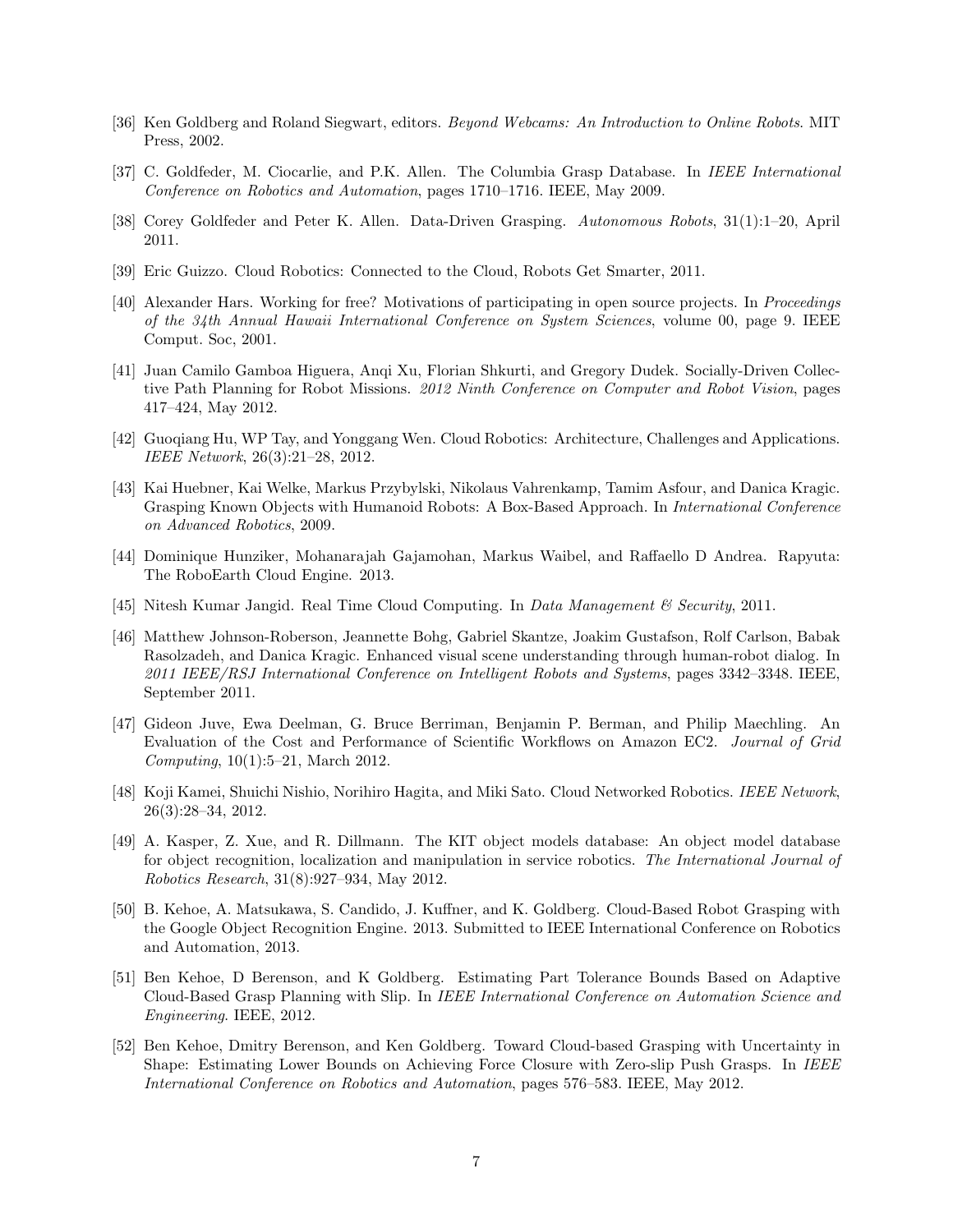- [53] H Hawkeye King, Lei Cheng, Philip Roan, Diana Friedman, Sina Nia, Ji Ma, Daniel Glozman, Jacob Rosen, and Blake Hannaford. Raven II: Open Platform for Surgical Robotics Research. In The Hamlyn Symposium on Medical Robotics, 2012.
- [54] James J. Kuffner. Cloud-Enabled Robots. In IEEE-RAS International Conference on Humanoid Robots, Nashville, TN, 2010.
- [55] K. Lai and D. Fox. Object Recognition in 3D Point Clouds Using Web Data and Domain Adaptation. The International Journal of Robotics Research, 29(8):1019–1037, May 2010.
- [56] G. McKee. What is Networked Robotics? Informatics in Control Automation and Robotics, 15:35–45, 2008.
- [57] Piyush Mehrotra, Jahed Djomehri, Steve Heistand, Robert Hood, Haoqiang Jin, Arthur Lazanoff, Subhash Saini, and Rupak Biswas. Performance evaluation of Amazon EC2 for NASA HPC applications. In Proceedings of the 3rd workshop on Scientific Cloud Computing Date - ScienceCloud '12, page 41, New York, New York, USA, 2012. ACM Press.
- [58] A.T. Miller and P.K. Allen. GraspIt! A Versatile Simulator for Robotic Grasping. IEEE Robotics & Automation Magazine, 11(4):110–122, December 2004.
- [59] M.A. Moussa and M.S. Kamel. An experimental approach to robotic grasping using a connectionist architecture and generic grasping functions. IEEE Transactions on Systems, Man and Cybernetics, Part  $C$  (Applications and Reviews), 28(2):239–253, May 1998.
- [60] D Nister and H Stewenius. Scalable Recognition with a Vocabulary Tree. In IEEE Computer Society Conference on Computer Vision and Pattern Recognition, volume 2, pages 2161–2168. IEEE, 2006.
- [61] Daniel Nurmi, Rich Wolski, Chris Grzegorczyk, Graziano Obertelli, Sunil Soman, Lamia Youseff, and Dmitrii Zagorodnov. The Eucalyptus Open-Source Cloud-Computing System. In IEEE/ACM International Symposium on Cluster Computing and the Grid, pages 124–131. IEEE, 2009.
- [62] James Philbin, Ondrej Chum, Michael Isard, Josef Sivic, and Andrew Zisserman. Object Retrieval with Large Vocabularies and Fast Spatial Matching. In IEEE Conference on Computer Vision and Pattern Recognition, pages 1–8. Ieee, June 2007.
- [63] Erion Plaku, Kostas E. Bekris, and Lydia E Kavraki. OOPS for Motion Planning: An Online, Opensource, Programming System. In IEEE International Conference on Robotics and Automation, number April, pages 3711–3716. IEEE, April 2007.
- [64] Mila Popovic, Gert Kootstra, Jimmy Alison Jorgensen, Danica Kragic, and Norbert Kruger. Grasping unknown objects using an Early Cognitive Vision system for general scene understanding. In IEEE/RSJ International Conference on Intelligent Robots and Systems, pages 987–994. IEEE, September 2011.
- [65] Morgan Quigley and Brian Gerkey. ROS: an open-source Robot Operating System. In ICRA Workshop on Open Source Software, number Figure 1, 2009.
- [66] Erik Rubow. Open Source Hardware. Technical report, 2008.
- [67] Martin Sevior, Tom Fifield, and Nobuhiko Katayama. Belle monte-carlo production on the Amazon EC2 cloud. Journal of Physics: Conference Series, 219(1):012003, April 2010.
- [68] A Sorokin, D Berenson, S S Srinivasa, and M Hebert. People helping robots helping people: Crowdsourcing for grasping novel objects. 2010 IEEE/RSJ International Conference on Intelligent Robots and Systems, pages 2117–2122, October 2010.
- [69] Alexander Sorokin and David Forsyth. Utility Data Annotation with Amazon Mechanical Turk. In IEEE Computer Society Conference on Computer Vision and Pattern Recognition Workshops, number c, pages 1–8. IEEE, June 2008.